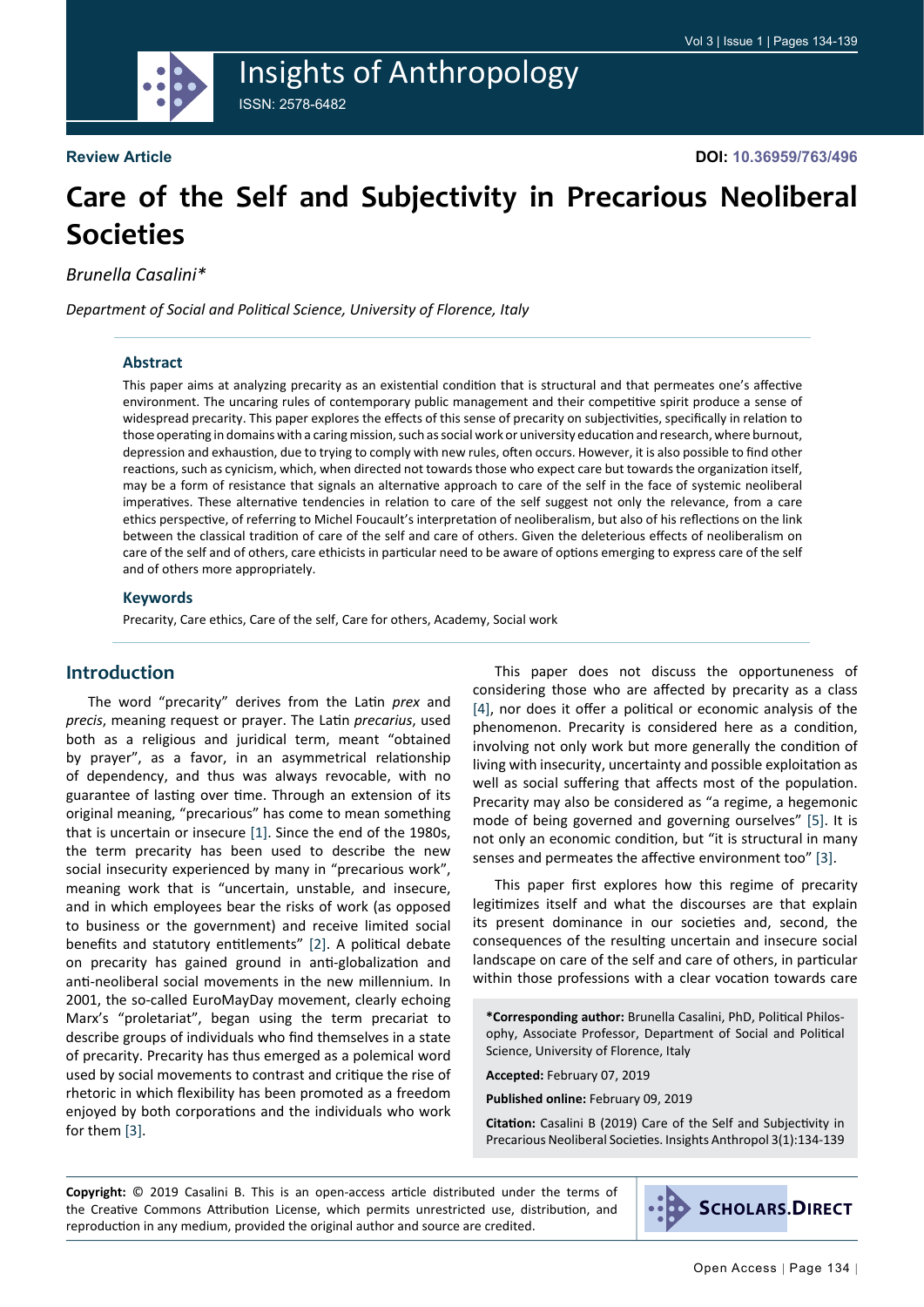#### of others.

In line with Michel Foucault's analysis of neoliberalism [[6\]](#page-5-4), I consider that neoliberalism operates not through guaranteeing security but through deliberately fostering insecurity to produce individuals who must demonstrate risk-taking ability [\[7](#page-5-8)]. Neoliberal individuals cannot be described simply as sovereign, unrelated and egoistical, acting on the basis of a prudential and calculating rationality; instead neoliberalism works to explicitly undermine care ethics [\[8](#page-5-9)-[10\]](#page-5-10) precisely because it sets out to profit from affective relationships, the provision of care, and the very real vulnerability and dependency experienced by so many individuals. As Puig de la Bellacasa states: "Calls for care are everywhere, from marketing of green products, by which companies compete to show how much *they* care, to the purchase of recycled items, by which consumers show that *we*  care" and "neoliberal governance has made of caring for the self a pervasive order of individualized biopolitical morality" [[10\]](#page-5-10). The neoliberal world is one that produces insecurity and, at the same time, calls on every individual to take care of his or her vulnerability and precarity and to achieve resilience, that is, a capacity to endure periodic, inevitable moments of crisis while remaining ever capable of springing back after each setback.

What I contend, therefore, is that neoliberalism requires a "self-care" [[11\]](#page-5-11) that, while not inevitably excluding care of others, necessitates an instrumental approach to care, which renders genuine self-care and care of others virtually impossible, at least for most persons.

Some contemporary literature on academic and social work conditions helps illustrate how the reality of uncaring rules within countries heavily influenced by neoliberalism produce societies characterized with burnout [[12](#page-5-6)], fatigue, isolation and depression, in which care is as desperately needed as it appears to be impracticable. As care ethics reveals [[8](#page-5-9)], real care for oneself and others needs time, a sense of limits, an orientation not towards future achievements but towards the present, a recognition of the importance of ordinary everyday life, attention to the concrete other and the specific context in which one has to operate, and a capacity to slow down, listen and think. These care values clash with the logic of new public management, and it is this clash that lies at the core of the present organizational malaise in academia as well as in social work and in other care-oriented professions. However, it is noteworthy that, along with a sense of precariousness, fatigue, exhaustion and depression [[13](#page-5-12),[14](#page-5-13)] the response in some cases has also involved widespread cynicism among professionals (whether social workers or academics and researchers) towards institutions and present assessment policies, which could be interpreted both as a form of care of the self and as a form of resistance [\[15](#page-5-14)-[18](#page-5-15)]. This suggests that care ethics, in responding to the neoliberal appropriation of the concept of "care", needs to develop a more complete picture of what care of the self entails in its relationship with care of others. In this direction, Foucault's attempt later in his career to work on care of the self and the practice of critique as a practice of freedom needs to be revalued and taken more seriously than hitherto by care ethicists [[19\]](#page-5-16).

### **Regulating through Insecurity**

According to Foucault, neoliberalism should be considered as a particular governmental practice or art to regulate the conduct of individuals, which induces them to do what is expected, involving a specific "rationality of government" or "art of governing" or "governmentality" [\[6](#page-5-4),[20\]](#page-5-5). This peculiar "rationality of government" is a recent phenomenon and does not aim at controlling a territory but rather at governing a population. It is thus linked to biopolitics, which, according to Foucault, has two distinct aspects involving either anatomo-politics that characterizes disciplinary institutions and a disciplinary society or biopower that acts on the population as a whole through the application of security technologies [[6](#page-5-4),[20](#page-5-5)]. With the shift from liberalism to neoliberalism, disciplinary institutions have not disappeared but have become less important. There has been a shift from a disciplined society to a "control society" or, better, according to Byung-Chul Han [[12](#page-5-6)], to an "achievement society" (*Leistung Gesellschaft*).

If according to nineteenth-century liberalism, the State had to limit itself through allowing space for the selfregulatory mechanisms of market exchange, in contemporary neoliberalism the market legitimizes the very existence of the State [[6\]](#page-5-4). The neoliberal State must govern in an active way to create a specific juridical framework and the conditions for what is perceived as facilitating the correct functioning of market competition, including privatizing social risk costs, that is, privatizing social security. The most effective way to achieve this latter goal is to produce individuals or subjectivities able to adapt to a competitive market environment in which there are no longer horizontal relationships of exchange, but only competition involving winners and losers.

The actor in a neoliberal market society is no longer engaged simply in market exchange (as in Adam Smith's theory), but becomes instead what Foucault calls an "entrepreneurial self", a term coined by the Chicago School of Economics. According to this economic vision, each person has human capital which he or she only has to invest [[6\]](#page-5-4). This human capital can be constituted by whatever an individual has in terms of personal qualities, including knowledge, affective and emotional capacities, creative faculties, sexual appeal, beauty and other relevant features. Everybody can derive a profit from his or her human capital, since it is just a matter of continuously investing in oneself and never ceasing to improve oneself in order to win the race for success, with everyone called on to participate.

This vision has had many far-reaching consequences on the lives of neoliberal individuals. The first, as is clear from the work of Chicago School economist Gary Becker, involves an extension of the field in which economic analysis is considered relevant, with few areas remaining immune from and untouched by work time and economic reasoning. It is no accident that Becker included the family, and decisions on whether to have children, how many, which school to send them to, and so on, within the sphere of economic behavior, which had otherwise been considered outside the rationalizing calculus of the economic actor [[21](#page-5-7)]. In explaining the human capital theory of the Chicago School of Economics,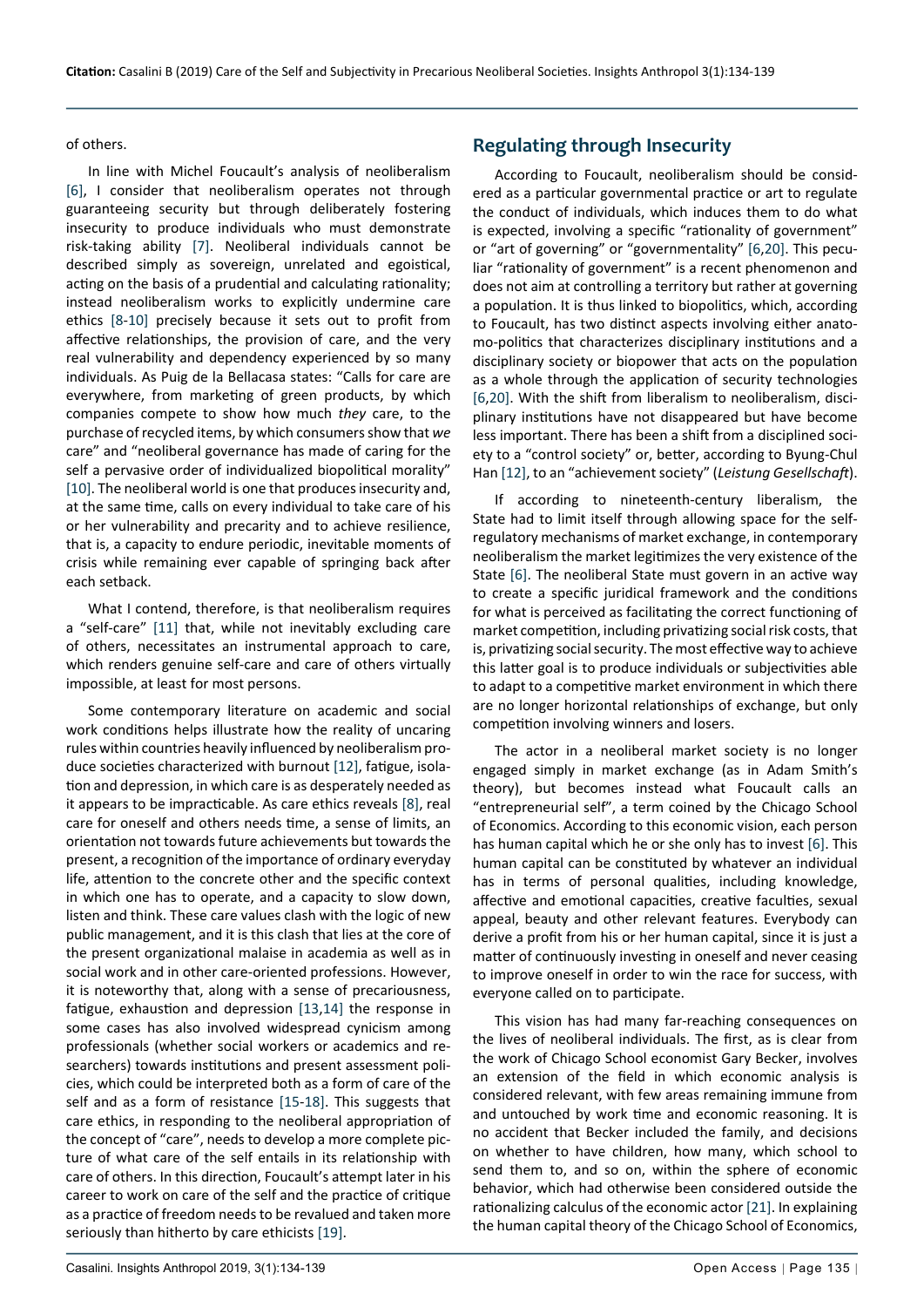Foucault uses the example of a mother in relation to the entrepreneurial self to show how important the mother's role can be in increasing the value of the economic capital of her child, in terms of the quality of affection she gives to the child, whether she is able to breastfeed the child, and so on. This example is important, first, because it shows the nature of the relationship between a neoliberal individual and another person. Here, it is not a question of an egoistic and unrelated individual, but rather of an individual, a mother, who can even sacrifice herself if it helps to invest in her child's human capital. The neoliberal individual is not in control of his or her life, since he or she must follow the laws of competition. To invest in oneself is not really an option but a systemic necessity, and failure to do so will inevitably result in an individual being cast out of society and finding himself or herself at its margins as a loser. The mother example is important, second, because it shows that all those individuals called on to do care work for others (mainly comprising women) need to apply a different attitude to their work. Care fundamentally now concerns improving and perfecting the care receiver, and such improvement must be susceptible to some form of measurement and achievement assessment. "Self-care" and care of others are not absent, but now need to be conceived as an investment and legitimized as an investment, that is, pursued in terms of profit or as a means to add value to one's human capital.

Another consequence of the neoliberal vision of the individual is that he or she operates in an 'economy of promise', in which the future seems to be the only temporal dimension that receives full attention. This means that one is called on to invest in oneself, or to invest in those one cares for, in view of some possible reward or achievement not attainable now but which can be expected in the future. This expectation of future rewards generates a "cruel optimism": as Lauren Berlant explains, "optimism is cruel when the object/scene that ignites a sense of possibility actually makes it impossible to attain the expansive transformation for which a person or a people risks striving" [\[3](#page-5-1)].

### **The Hidden Injures of the Neoliberal Individual**

Foucault's interpretation of neoliberalism, and the contemporary revival of his interpretation, helps understand not only the peculiar role of the State both in creating an unregulated and flexible labor market and in privatizing social security and social reproduction (involving, for example, families obliged to mortgage their homes or otherwise take on debt to pay for social assistance or health care, or when young people must accept unpaid internships to have the chance of finding a job, as happens more often in a world of reduced welfare states and uncertain labor markets), but also, and importantly for this article, the psycho-social effects of neoliberalism on everyday life in terms of its role in producing a particular kind of subjectivity. In particular, Foucault's analysis in his 1977-1978 *Lectures on Biopolitics* helps elucidate the collusion between certain forms of contemporary subjectivities and the new spirit of neoliberal capitalism. Neoliberalism aims at forcing individuals to enter the economic arena through a new individualizing social

politics that makes it possible to avoid the bureaucratic norms of the old welfare state. All that each person is now required to offer is the value of his or her human capital. There is no need to expect from an individual any behavioral or ideological conformity, only that he or she competes in the economic arena. There is no need for normalization, insofar as each individual shares the internal logic of valorization concerning one's own human capital. Rather than submitting to norms that one must interiorize or laws that one must fear, what is required instead is rational and orderly conduct [[22\]](#page-5-17). The neoliberal individual is extremely easy to govern; all that is needed is to change the environment. Consider, for example, the effects of the new assessment processes introduced into the neoliberal Academy concerning the behavior of researchers, for example, regarding the so-called "impact factor". The behavioral changes occurring among contemporary academic researchers result from simple adaptation to new rules necessary to survive in the system. The neoliberal individual is invited to think of himself or herself as free, but in fact is dependent on the imperatives of the neoliberal social environment, which is presented as unavoidable if economic growth is to be fostered. In this environment, as Michel Feher [\[23](#page-5-18)] underlines, the individual must guard against the loss of market value for his or her human capital, and this entails a relentless drive towards selfassessment and investment in oneself.

It follows from this analysis that the neoliberal individual is rendered precarious or, more accurately, feels precarious no matter what his or her working conditions are, because of a dependency on a capacity to adjust, adapt to and follow the logic of the system with its competitive rules. As competition under the myth of so-called "meritocracy" becomes more acceptable and harsh, inequalities grow. In many Western countries today, an unprecedented level of inequality has been reached (the richest 1% owns half of the world's wealth), in which wealth is derived mainly from speculative financial investment in a sort of rent capitalism that harks back to aspects of medieval feudalism.

Thus, it is not accidental that almost the same symptoms of social suffering can be found both among those who have a more stable working situation and among those who are out of work or in an uncertain work situation, namely, depression, anxiety, and exhaustion, as well as a sense of solitude and, even more, of isolation. Depression, anxiety and a sense of isolation are caused by the continuous push to compete, which does not spare those who have a steady job, since they not only have to keep up with the rules of continuous assessment of the new public management philosophy that increasingly permeate both private enterprise and public institutions, but also cannot avoid feeling privileged, whatever their conditions, in comparison to those who have a less secure work status and thus cannot afford the luxury of complaining or refusing to follow the logic of the system. For many outside the market, the effect of rejecting competition can reach the point of preferring complete isolation, as in the well-known social phenomenon of *hikikomoro*, involving very young people who decide to leave school, refuse any kind of social contact and choose to retreat into the security of their bedrooms.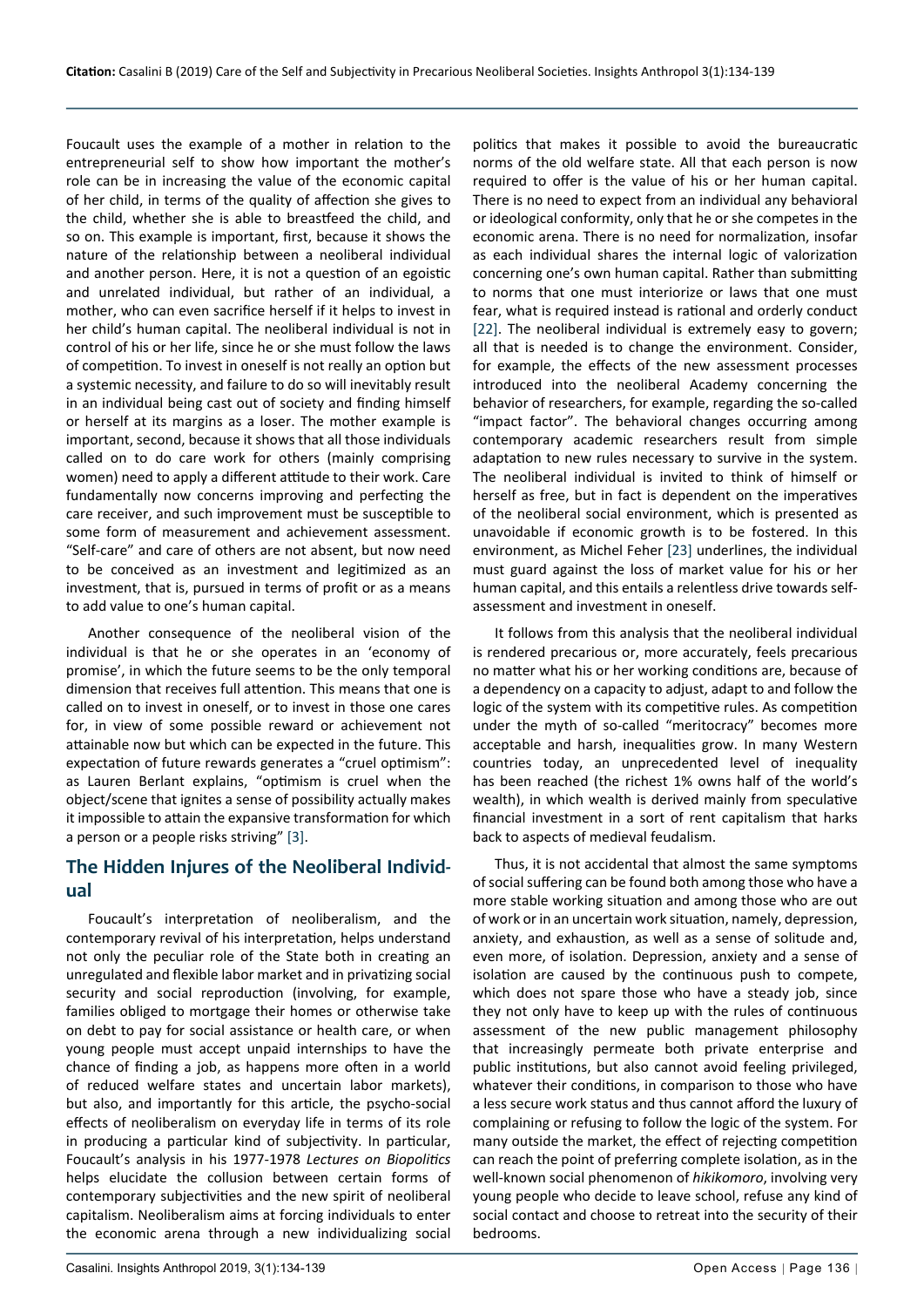Exhaustion, burnout and fatigue are more often the result of a continuous push to speed up one's lifestyle, hyperactivity and the disappearance of boundaries between living and working, indicating a discrepancy between the rhythms, speed and demands of the neoliberal environment and the physical capabilities of humans. Theresa Brennan coined the term "bioderegulation" to describe this gap [\[24](#page-5-22)]. Working longer hours and reducing our sleep hours has become mandatory. It is not unusual to read in the biographies of famous entrepreneurs, managers or successful people more generally that they sleep fewer than six hours a day. This implicitly suggests that one has to rationalize one's conduct in a certain way if one wants to succeed, even if medical research indicates that, although sleep requirements may vary among individuals, in general healthy adults need to have at least seven to eight hours sleep per night to function properly. As Jonathan Crary claims: "The decline in the longterm value of living labor provides no incentive for rest or health to be economic priorities, as recent debates around healthcare have shown. There are now very few significant interludes of human existence (with the colossal exception of sleep) that have not been penetrated and taken over as work time, consumption time, or marketing time" [\[24\]](#page-5-22). No matter how much one is pushed to care for oneself, the neoliberal urge to invest in oneself through consumption does not respond to humans needs and does not take human capabilities seriously. Neoliberal "self-care" is not based on ethics, nor inspired by moral values, but involves demands validated by science (be it from medicine or psychology or even sexology) or economics, and expects the individual to follow variously the dictums of medicine or psychology, or those of the market. It is a strategy for coping with presentday precarity, as indicated by the flourishing contemporary self-help literature on this subject [[25](#page-5-23),[26\]](#page-5-24).

### **Care of the Self, Caring for Others and the Role of Cynicism in Neoliberal Caring Institutions**

As shown in care ethics, good care for the other cannot occur when good care of the self is lacking. Insofar as precariousness, insecurity and competition lead to isolation and depression, they can threaten social bonds and drain capacities for social solidarity. In the rush to win the race, which often simply means the rush to survive, it is difficult to stop and help those who have fallen. However, it is worth considering what happens in such a scenario, as much empirical research literature has recently done, for those professions in which the provision of care is an unescapable professional duty, such as social work or academic teaching and where a gender component plays an important role. The academic world has become increasingly burdened with socalled organizational housework, which includes not only the didactic side of academic work, dealing more directly with students (teaching, examining, thesis supervising, PhD research, and so on) but also the growing load of administrative and managerial tasks that professors have in the neoliberal university due to the processes of quantitative periodic assessments of their work.

All caring professions are under pressure, and it is not

surprising to find similar stories not only of "cruel optimism", burnout, depression, self-exploitation, and a desire to give up and leave the job, but also of differing negative attitudes such as cynicism, associated with emotions that range from shame to rage. There is often shame in confessing one's inability to keep up with the pace set by an organization and to overcome the contradictions between professional values and organizational imperatives, and a tendency for individualized anxieties and worries to develop in attributing such inability to personal bad choices or in pressure to further enhance oneself, one's human capital and act accordingly. There is also in many cases a rising cynicism that may kindle rage and contempt.

Neoliberal culture itself, in its blending with rightwing populism, can be considered as feeding a widespread social cynicism, as with Donald Trump's or Matteo Salvini's rhetoric concerning women and immigrants. When synonymous with social insensibility and indifference, social cynicism may have dangerously corrosive effects on social bonds. Cynicism, however, does not always have a negative meaning. For the ancient Cynic philosophers, such as Diogenes the Cynic, cynicism was an extreme form of self-defense or care of the self that one had to bring into play whenever there was a risk of being overwhelmed by social meaninglessness.

Cynicism can be detrimental to the quality of care when it is directed towards those who are the receivers of care, as sometimes can happen, especially when there is too much job pressure. In some care work professions, such as child-care and care for the elderly, many recent episodes of violence can be linked at least in some measure to bad working conditions that create excessive stress on the care worker. Cynicism, however, is often also a form of resistance or dissidence towards institutions and organizations that have adopted new public management approaches under neoliberalism and whose internal bureaucratic and formalistic rules clash with the substantial ethical values that orient professional caring practices [[17](#page-5-19),[18\]](#page-5-15). In this sense, cynicism may be seen as a type of shield that protects one from excessive work demands or from malaise produced by the clash between deontological values deeply rooted in the practice of caring work, and abstract and most often merely quantitative organizational objectives and assessment criteria. Cynicism could be seen as a way to cope with and survive stressful work settings and the conflicts that may arise in the different phases of care [\[8](#page-5-9)].

Cynics "may act as the voice of conscience for the organization, much as the Cynics did for their culture" [\[27](#page-5-20)]. Cynicism could thus be the first manifestation of a critique of neoliberal governance. In particular, in the caring professions, the care required for others leads the care-providing individual towards (and at the same time requires) a care of the self that is capable of resisting the power of organizational routines and of criticizing principles that are imposed from above on the care relationship itself. In these cases, the cynicism of the social worker or of the academic teacher [[17](#page-5-19)[,18](#page-5-15)], as two examples from professions otherwise very different, seems to embody the spirit of the classical Cynic way of life in which "the Cynic care of the self involves care for others as well" [[28\]](#page-5-21).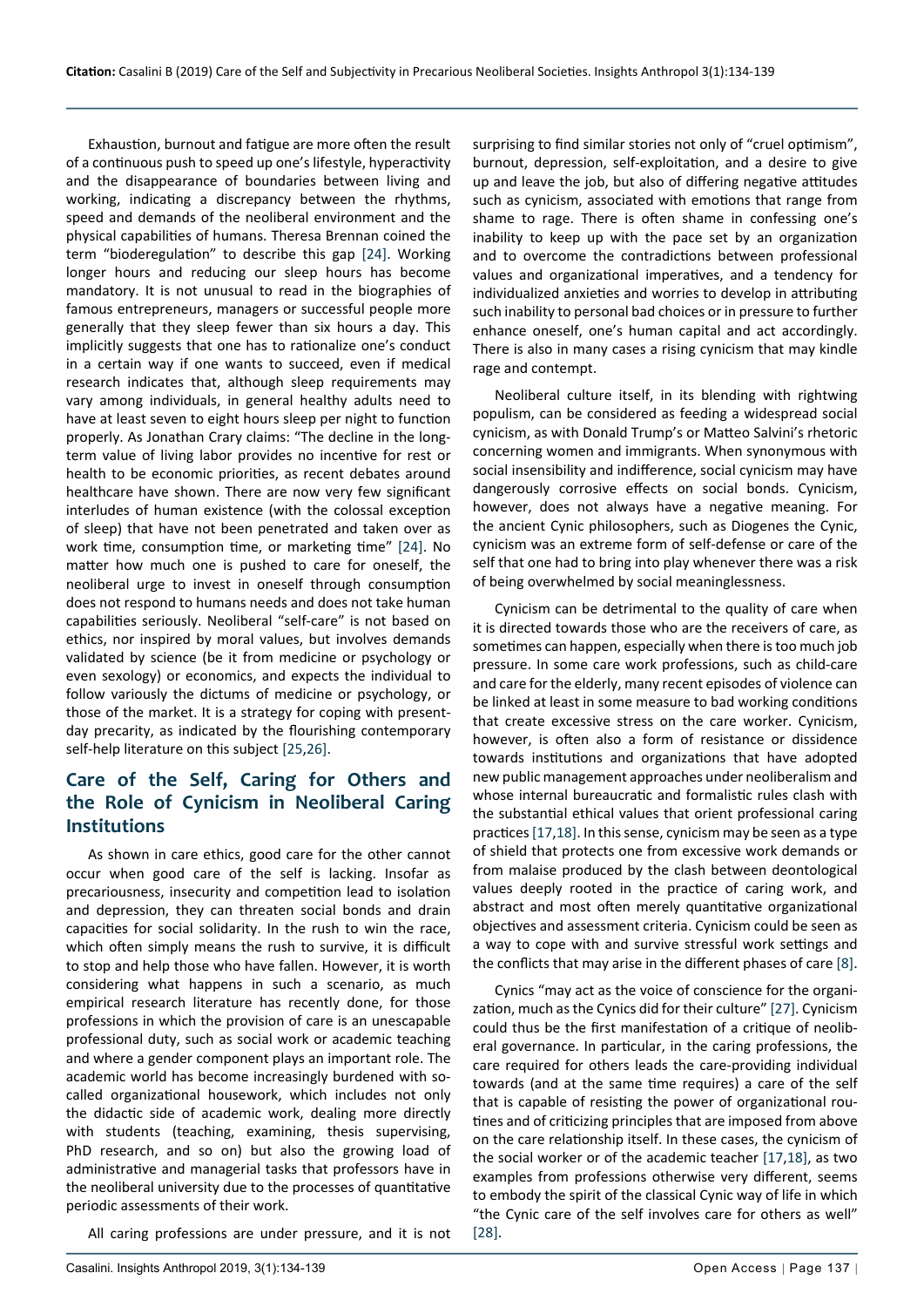According to [[17\]](#page-5-19), in the case of care workers: "From cynicism felt towards policy makers or wider organizational agendas there also emerge acts of rule bending or other forms of deviance. Such acts included exaggerating service user or care needs on official forms (to increase possible support) or in supervision, ignoring procedure or policy such as by fulfilling a now seemingly defunct service 'provider' role (e.g. by offering counseling or advocacy or direct physical support to users) or on occasion at least, encouraging service users to claim benefits or access support services that they were not officially entitled to".

Academic work also presents a similar orientation towards a care of the self that is, at the same time, a care for others, with the critique of the slow academy movement, which has turned feelings of shame and depression into a greater skeptical willingness to critique the rules of the neoliberal academic system [\[29](#page-5-28)]. The slow science movement has become a form of resistance to neoliberal reforms that started both from a willingness to heed the general sense of malaise present in the contemporary neoliberal academy, even in those who hold tenure track faculty positions, and from a widespread cynicism about the transformations introduced by the new public management in universities. This resistance involves a capacity to distance oneself from the idea that those public management rules are necessary and inevitable, and that depression is due to a personal incapacity to deal with them. It is possible to conclude that, in the slow science movement, depression, shame, and bad feelings have been reconfigured as public feelings widely shared in the neoliberal Academy, and no longer comprehensible as personal medical problems, which has turned medicalized "self-care" into a political care of the self [[30\]](#page-5-27).

As these cases show, it is through people paying greater attention to what is happening to themselves in contextual terms (which for Foucault meant our bodies as well as our minds) and to others in interactions within the constrictions and rules that are presented by the system as necessary and unavoidable, that it is possible to develop a consciousness of personal feelings as public feelings and thus as a possible source of critique. This critique does not aim at an abstract freedom, but at a practice of freedom that starts from the recognition of the arbitrary and contingent nature of any existing social order.

### **Conclusion**

The neoliberal concept of "self-care" is a form of selfmanagement that follows the rules of the economic system, or of medicine or psychology. It is thus a type of servitude or enslavement generated as a top-down external normativity presented as a scientific truth, with the individual constituted through an external nomos. As Murray [\[11](#page-5-11)] states concerning neoliberalism, "the care of self-care is based on utility, it is a utilitarian ethic, a medicalized self-relation that is not freely defined by the self, but that is promoted and constrained by the norms of the medical, insurance, and pharmaceutical industries, by HMOs, and by models of profit-sharing". Here, despite the outward appearance of authentic and ethical care, we find that care is being redefined - care comes to

be normalized, disciplined, technologized. The self, while it appears to be relating ethically, instead relies on the expert terms and "best practices" that are defined by the industry.

Care of the self, in its ethical meaning, is instead a practice of autonomous self-government and freedom; a repertory of practices through which the self recreates itself each day. It is not exercised in a solipsistic manner, since it is a relational practice implying care for others as well as for the self. It is a set of practices that stimulates critical questioning and thinking, and is skeptical of the idea that there can be ahistorical and necessary boundaries and constraints that cannot be criticized. While care ethics emphasizes care for others over care of the self, it is nevertheless also true that the moral qualities (attention, responsibility and reactivity) that Joan Tronto [\[8](#page-5-9)] regards as essential to care may be considered as implicitly linked to practices and exercises in relation to the self. Care ethics involves a self that refuses to find ready-made answers and principles to moral dilemmas and operates instead with a contextual morality open to the contingency of the encounter with the concrete other and the concrete care situation, through maintaining an openended inner dialogue of the self with oneself and reinventing oneself each time in relation to the other (be it oneself, other human beings, non-human animals, the environment or the world) [[31\]](#page-5-25).

With 99% of the world's population finding itself in precarious existential conditions, and often also in precarious economic and work conditions, this places individuals, and especially those whose work implies caring for others - such as academics and social workers -, near to personal crises that gives to the very word precarity a critical-transformative potential [\[32](#page-5-26)]. It is in trying to respond to this situation of crisis, in trying to care for oneself not only with the aim of surviving in a solipsistic manner but of living a complete life with others in conditions of contingency, that one finds critical resources in sentiments and attitudes, such as skepticism and cynicism, to challenge neoliberal discourses. Within this neoliberal climate, despite bad feelings concerning oneself including depression being so widespread and seemingly intrinsic to neoliberalism itself, it is possible to distance oneself from their medical interpretation, to "depathologize" them as suggested by Ann Cvetkovich [[30\]](#page-5-27), and view them as public feelings and as critical resources linked to political practices meant to change oneself, to operate on the self with the aim of transforming it. Thus, care of the self, as Foucault emphasizes in his late writings, presupposes a certain form of criticism aimed at enlarging our spaces of freedom. For care ethics, it is fundamental to examine the conditions that favor the emergence of this form of care of the self, in both its critique of neoliberal precarity and its endorsement of a caring democracy.

### **Acknowledgment**

I would like to thank Editage (www.editage.com) for English language editing.

### **References**

<span id="page-4-0"></span>1. [Lemke S \(2016\) Inequality, poverty, and precarity in](https://www.springerprofessional.de/en/inequality-poverty-and-precarity-in-contemporary-american-cultur/11915474)